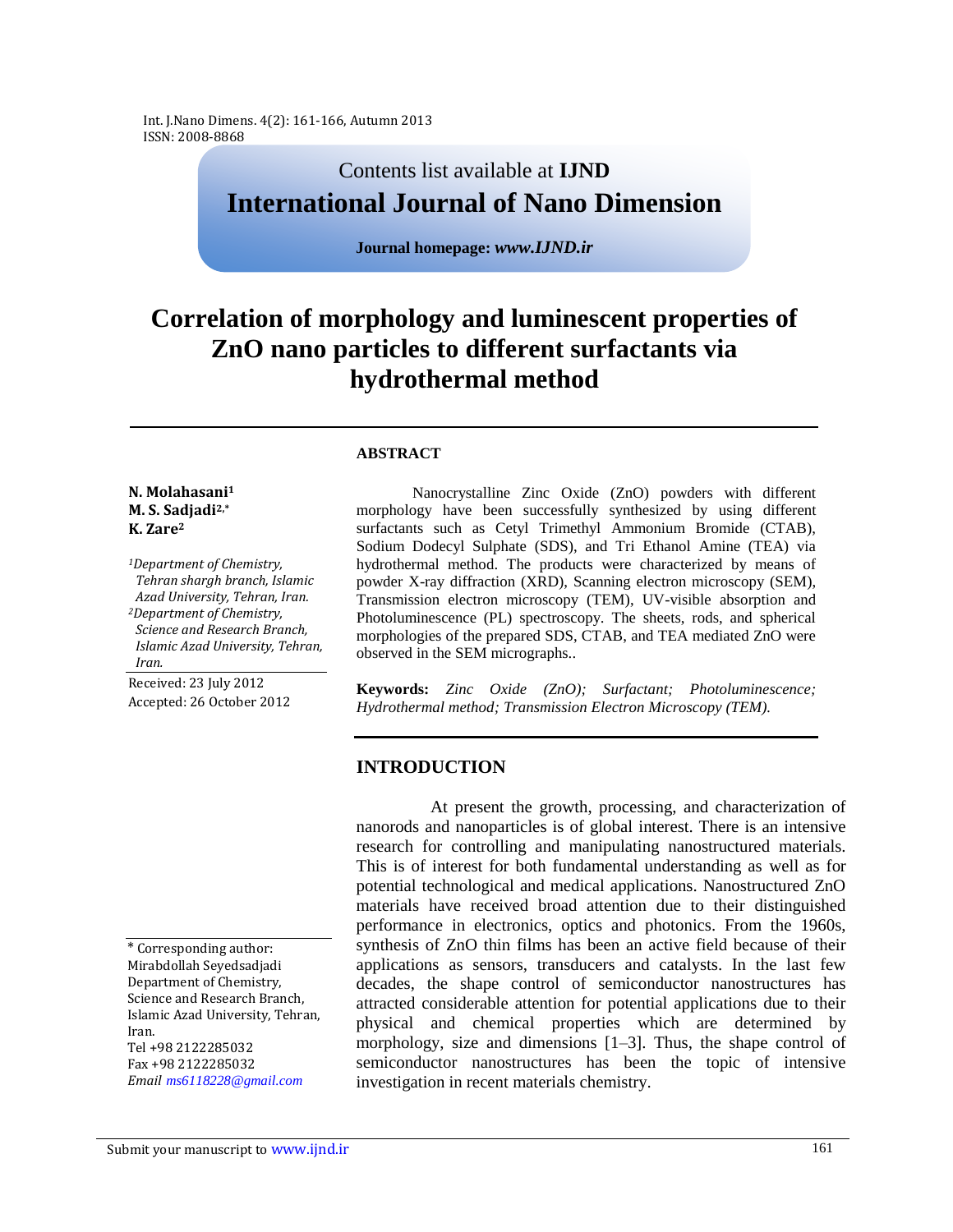ZnO is one of the most important multifunctional semiconductors with its wide direct energy band gap of 3.37 eV and its large exciton binding energy (about 60 meV). As a result, various ZnO nanostructures, including nanowires, [4–9] nanorods, [10–15] nanobelts, [16–19], and nanodisks, [20] have been reported for potential applications [21–24].

With reduction in size, novel electrical, mechanical, chemical and optical properties are introduced, which are largely believed to be the result of surface and quantum confinement effects. ZnO nanostructures have been fabricated by various methods, such as thermal evaporation, [16] metal– organic vapor phase epitaxy, [13] laser ablation, [25] hydrothermal synthesis, [26] and template-based synthesis [27].

Among the above methods to prepare ZnO, hydrothermal synthesis route, as an important method for wet chemistry, has been attracting material chemists' attention. The hydrothermal processing is an alternative to calcination for the crystallization of ZnO under mild temperature. However, it was still difficult to control the size of nanoparticles. Recently, it has been noted that anionic, cationic and nonionic surfactants can be used to assist the formation of nanoscaled materials.

The addition of organic surfactants or structure directing agents (SDA) in the growth solution is extremely important due to their influence on morphological and structural properties of the materials [. They are commonly used to control the crystal shape and size, in order to synthesize high quality materials [28]. The major role of the SDA is to modify the morphology of the materials by virtue of site selective adsorption on the specific site of the materials during the growth process [29-33]. Various organic surfactants have been successfully used by many researchers for enabling directional growth of the nanomaterials ZnO more desirable. In the present work, we have grown vivid ZnO nanostructures from aqueous solution using various surfactants.

The main purpose of the present research is to study the influence of the surfactants on the morphology, size and hence, photoluminescence properties of the synthesized nano particles were investigated. The quality of the resulting compounds has been characterized by scanning electron microscopy (SEM), energy dispersive X-

rays (EDX), X-ray diffraction (XRD), UV-Visible and photoluminescence (PL) spectroscopy.

# **EXPERIMENTAL**

In a typical synthesis,  $0.0005$  mol  $ZnCl<sub>2</sub>$ and 0.001 mol KOH were dissolved in 2ml of distilled water, respectively. Then a white calcic floccule immediately appeared as soon as they were mixed. After 5 min stirring, 0.00025 mol CTAB was introduced under stirring at room temperature. The PH was mentioned at about 8-9 during the reaction. The system was transferred into a Teflonlined stainless steel autoclave of 15 ml and filled by 11ml distilled water. Hydrothermal treatments were carried out at  $120 °C$  for 5 h. After that, the autoclave was allowed to cool down naturally. White precipitates were collected and washed with distilled water and ethanol several times to remove impurities. Finally, the precipitates were dried at 50 ◦C for 5 h in oven. The same procedure was followed for the preparation of ZnO using SDS and TEA surfactants.

The XRD pattern of the ZnO powder was recorded by using a powder X-ray diffractometer (Philips w1800) using  $CuKa$   $(\lambda=0.154 \text{ nm})$ radiation at a scanning rate of 0.04◦ s−1, with a diffraction angle between 4 and 90º**.** The crystallite size was determined from the broadenings of corresponding X-ray spectral peaks by using Debye Scherrer's formula. Scanning Electron Microscopy (SEM) studies were carried out on Philips XL30. UV-Vis absorption spectra for the samples recorded using a Varian Cary 100 spectrophotometer in the range of 200-800 nm for the powder samples. The photoluminescence (PL) spectra of the ZnO were recorded by Perkin-Elmer lambda 900 spectrophotometer with a Xe lamp as the excitation light source.

# **RESULTS AND DISCUSSION**

## *XRD analysis*

The XRD pattern of the as-obtained zinc oxide nanoparticles is shown in Fig.1. All of the peaks in Figure 1a (TEA), 1b (SDS) and 1c (CTAB) can be well indexed to the hexagonal structure of ZnO (zincite 36-1451) with high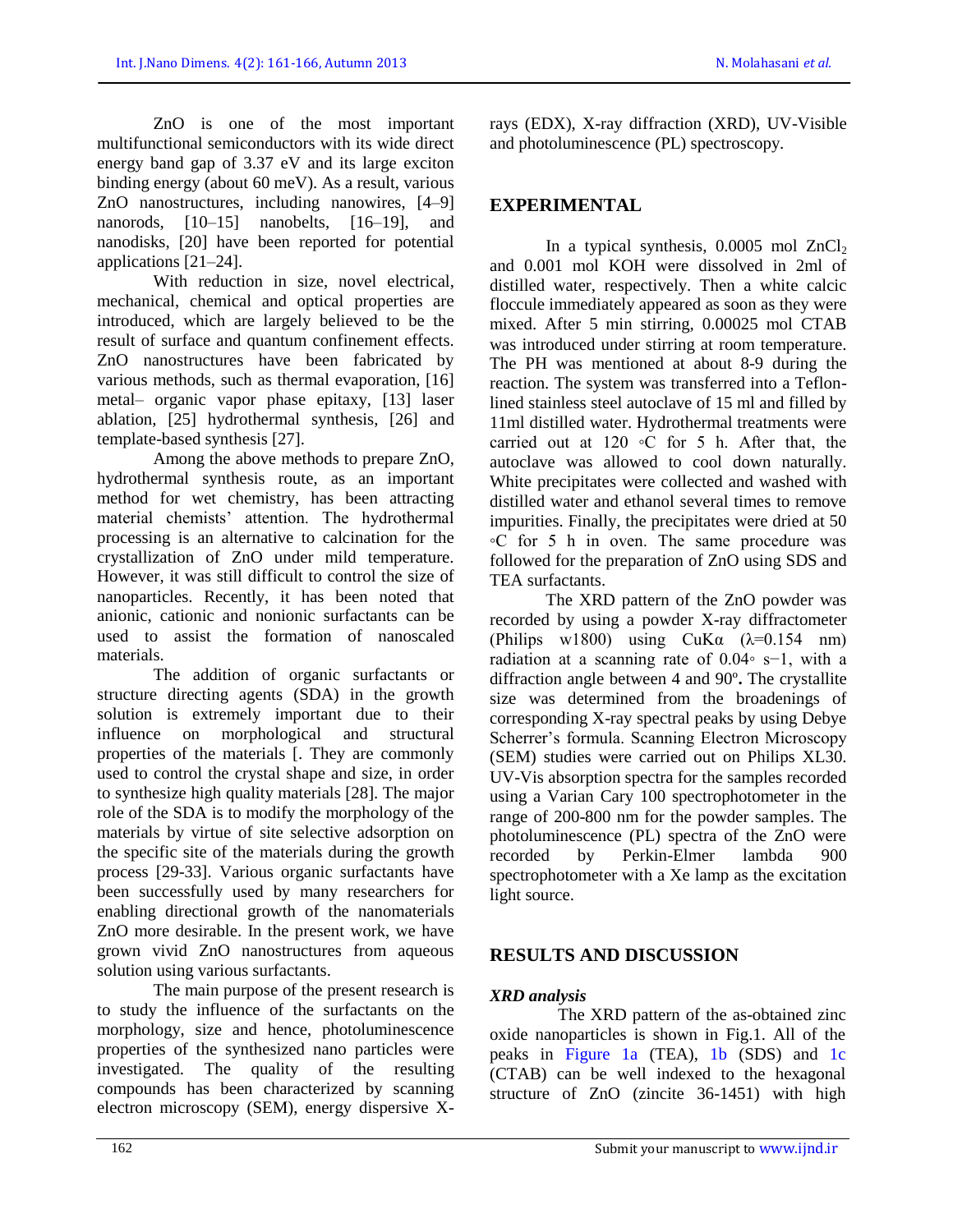crystallinity. No characteristic peaks of impurities, such as SDS, CTAB and TEA or other Zin oxides were observed, indicating the high purity of the products. In Figure 1a (TEA), it is noted that the peak intensity of the samples was notably higher and broader than that of the intensities in Figure 1c (CTAB) and 1b (SDS) due to larger particle size. Using Debye Scherrer's formula, the crystallite sizes of ZnO nanoparticles can be determined. The average particle size and morphology of assynthesized zinc oxide nanoparticles are tabulated in Table1.



**Fig. 1.** XRD patterns of ZinC oxide nanoparticles (a) TEA, (b) SDS, and (c) CTAB

**Table 1.** The size and morphology of different surfactants assisted zinc oxide nanoparticles.

| <b>Zinc</b><br>oxide<br>samples | <b>FWHMi</b> | <b>Particle</b><br>size $(D)$<br>nm | <b>Morphology</b> |
|---------------------------------|--------------|-------------------------------------|-------------------|
| <b>SDS</b>                      | 0.2018       | 23                                  | sheet             |
| <b>CTAB</b>                     | 0.2362       | 38                                  | Rod               |
| <b>TEA</b>                      | 0.2755       | 68                                  | spherical         |

#### *SEM analysis*

The surface morphology of the samples obtained using SDS, CTAB and TEA as examined by SEM is shown in the Figure  $2(a-c)$ . The SEM micrographs clearly show remarkably different morphologies for ZnO prepared by different surfactants. Spherical morphology was observed for the sample (a) (TEA) whereas the shape of the agglomerated particles of the sample (b) (SDS) looked like the sheets or narrow plates. In an aqueous system, CTAB ionize completely and result in cation with tetrahedral structure. The electrostatic interaction takes place between CTA<sup>+</sup> cations and Zn  $(OH)^2$ <sup>-6</sup> anions, the cation CTA+ condense into aggregates in which counter ions Zn (OH)  $2\frac{1}{6}$  are interrelated in the interfaces between the head group to form CTA+- Zn  $(OH)^2$ <sup>5</sup> pair .The rod-like morphology was observed for sample (c) (CTAB). TEA being a non-ionic surfactant ZnO formation was not possible due to the electrostatic interaction and was due to weak Vander wall's interaction [13]. The lower particle size and

different morphology reveals the key role of individual surfactants in controlling the nucleation

and crystal orientation.



**Fig. 2.** SEM images of ZnO nanoparticles (a) TEA, (b) SDS, and (c) CTAB.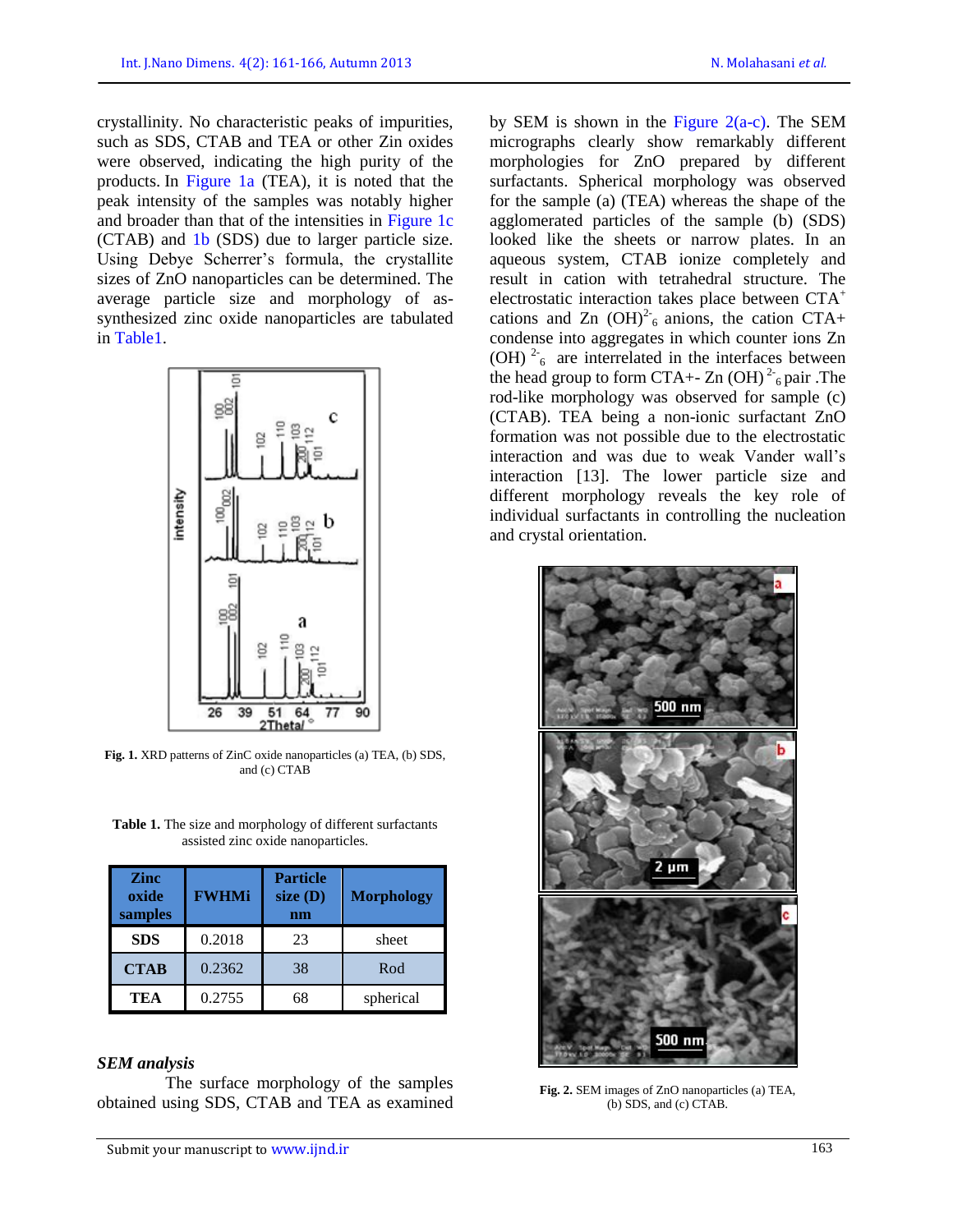## *UV-Visible studies*

Figure 3 represents the µUV absorption spectra of ZnO nanoparticles, and absorbance edges were observed at 360, 363, and 361nm for different surfactants mediated like CTAB, SDS and TEA respectively (Figure 3a-c) that compare with bulk ZnO (400 nm) In all the cases, red shifts in wave length were observed. The corresponding band gap energies can be calculated to be 3.44eV, 3.41eV and 3.43eV and are larger than the bulk ZnO (3.37) according to quantum effect for nanoparticle.



**Fig. 3.** Absorption spectra of ZnO nanoparticles (a) CTAB, (b) SDS, and (c) TEA.

## *Optical studies by photoluminescence spectroscopy (PL)*

Figure 4 shows the room temperature PL spectra of the ZnO nanoparticles prepared from different surfactants, with an excitation wavelength of 325nm. It is clear from the figure that the spectrum consists of a widened shoulder peak from∼350 to 600 nm and a sharp one centered at around 630 nm. Particularly, CTAB mediated Zno nanoparticles (Figure 4a) exhibited strong high intensity UV emission than that of the SDS (Figure 4b) and TEA (Figure 4c) assisted samples. Usually, the UV emission is attributed to the near band edge emission of the wide band gap of ZnO due to the annihilation of excitons [22, 23]. Generally, the dominance of the UV emission at around 350 nm in PL spectra has been rarely observed for ZnO nanocrystals, except when their surface has been passivated by organic molecules

or when the particles from alcoholic solutions have been UV-irradiated in airless conditions. In our work, it is probable that ZnO surface in our samples was partially passivated by surfactants.

From the above experiments, one can easily find that the morphologies and absorption properties of the products can be influenced when the surfactant varied, while the PL spectra not change generally in range. In a word, the above results demonstrate that as-prepared ZnO nanoparticles are bioluminescent nanomaterials.



**Fig. 4.** Photoluminescence spectra of zincoxide nanoparticles (a) CTAB, (b) SDS, and (c) TEA*.*

# **CONCLUSION**S

Hydrothermal synthesis of nanocrystalline ZnO powders have been successfully synthesized by using different surfactants such as CTAB, SDS, and TEA. On the other hand, the morphologies of the as-synthesis ZnO nanocrystallites are dependent on the surfactant. The addition of surfactant can influence particle growth, coagulation, and flocculation. Therefore, surfactants play an important role in the preparation of metal oxide nanoparticles. Moreover, the ZnO nanoparticles have bioluminescent properties at ultraviolet and visible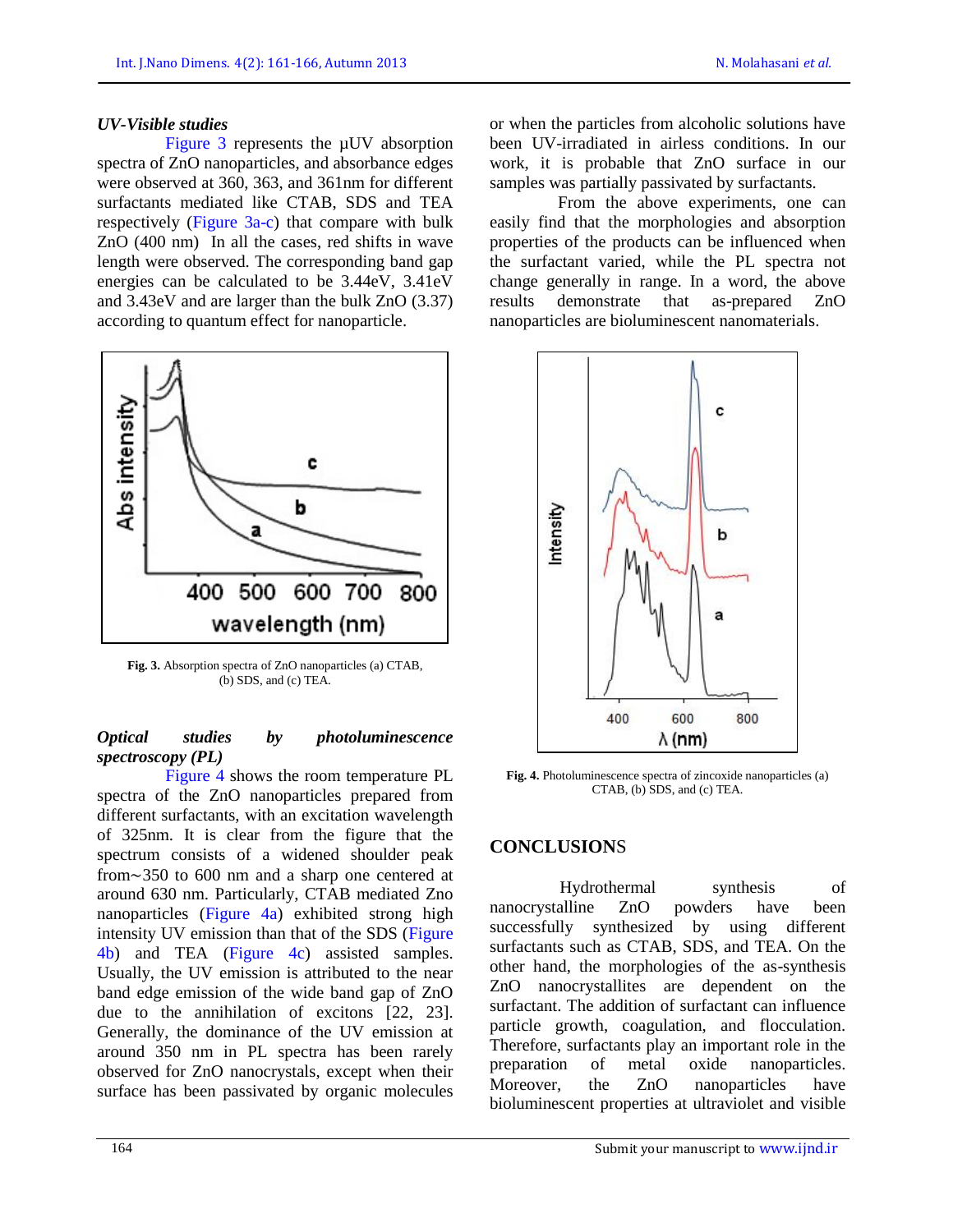wavelength range. The as-synthesized ZnO nanoparticles are promising materials will favor more reliable for fluorescence sensing. We also believe that they should be also powerful in the fluorescence detection of biomolecules because the less UV emission of them and it is under investigations now.

## **REFERENCES**

- [1] Xia Y. et al., (2003), One-dimensional nanostructures: synthesis, characterization and applications, *Adv. Mater. B*.15: 353– 389.
- [2] Zhang J. *et al.,* (2002), Control of ZnO morphology via a simple solution route, *Chem. Mater. B*. 14: 4172– 4177.
- [3] Geng J., Lu D., Zhu J., Chen H., (2006), Antimony(III)-doped PbWO4 crystals with enhanced photoluminescence via a shapecontrolled sonochemical route, *J. Phys. Chem. B*. 110: 13777–13785.
- [4] Kong Y.C., Yu D.P., Zhang B., Fang W., Feng S.Q., (2001), Ultravioletemitting ZnO nanowires synthesized by a physical vapor deposition approach. *Appl. Phys. Lett*. B.78: 407–409.
- [5] Huang M.H. et al., (2001), Roomtemperature ultraviolet nanowire nanolasers. *Science. B*. 292: 1897–1899.
- [6] Huang M.H. et al., (2001), Catalytic growth of zinc oxide nanowires by vapor transport, *Adv. Mater. B*. 13: 113–116.
- [7] Yao B.D., Chan Y.F., Wang N., (2002), Formation of ZnO nanostructures by a simple way of thermal evaporation. *Appl. Phys. Lett.* B. 81: 757-760.
- [8] Yang J. et al., (2006), High throughput growth of zinc oxide Nanowires from zinc powder with the assistance of sodium chloride. *J. Nanosci. Nanotechnol*. B. 6: 2196–2199.
- [9] Li S.Y., Lin P., Lee C.Y., Tseng T.Y., (2004), Field emission and

photofluorescent characteristics of zinc oxide nanowires synthesized by a metal catalyzed vapor–liquid–solid process. *J. Appl. Phys*. B. 95: 3711-3717.

- [10] Liu B., Zeng H.C., (2003), Hydrothermal synthesis of ZnO nanorods in the diameter regime of 50 nm. *J. Am. Chem. Soc*. B. 125: 4430– 4431.
- [11] Guo M., Diao P., Cai S., (2005), The effect of hydrothermal growth temperature on preparation and photoelectrochemical performance of ZnO nanorod array films. *J. Solid State Chem. B*. 178: 3210–3215.
- [12] Park W.I., Jun Y.H., Jung S.W., Yi G. C., (2003), Excitonic emissions observed in ZnO single crystal nanorods. *Appl. Phys. Lett. B*. 82: 784-790.
- [13] Hartanto A.B., Ning X., Nakata Y., Okada T., (2003), Growth mechanism of ZnO nanorods from nanoparticles formed in a laser ablation plume. *Appl. Phys. B*. 78: 299-301.
- [14] Yu W.D., Li X.M., Gao X.D., (2004), Selfcatalytic synthesis and photoluminescence of ZnO nanostructures on ZnO nanocrystal substrates. *Appl. Phys. Lett*. B. 84: 2658- 2661.
- [15] Yan H., He R., Pham J., Yang P., (2003), Morphologies of one-dimensional of ZnO nano- and micro-crystals. *Adv. Mater. B*.15: 402–405.
- [16] Pan Z.W., Dai Z.R., Wang Z.L., (2001), Nanobelts of semiconducting oxides. *Science B*. 291: 1947-1949.
- [17] Yan H. et al., (2003), ZnO nanoribbon microcavity lasers. *Adv. Mater. B*. 15: 1907-1911.
- [18] Li Y.B., Bando Y., Sato T., Kurashima K., (2002), ZnO nanobelts grown on Si substrate. *Appl. Phys. Lett. B*. 81: 144-147.
- [19] Huang M.H. et al., (2001), Roomtemperature ultraviolet nanowire nanolasers. *Science B*. 292: 1897–1899.